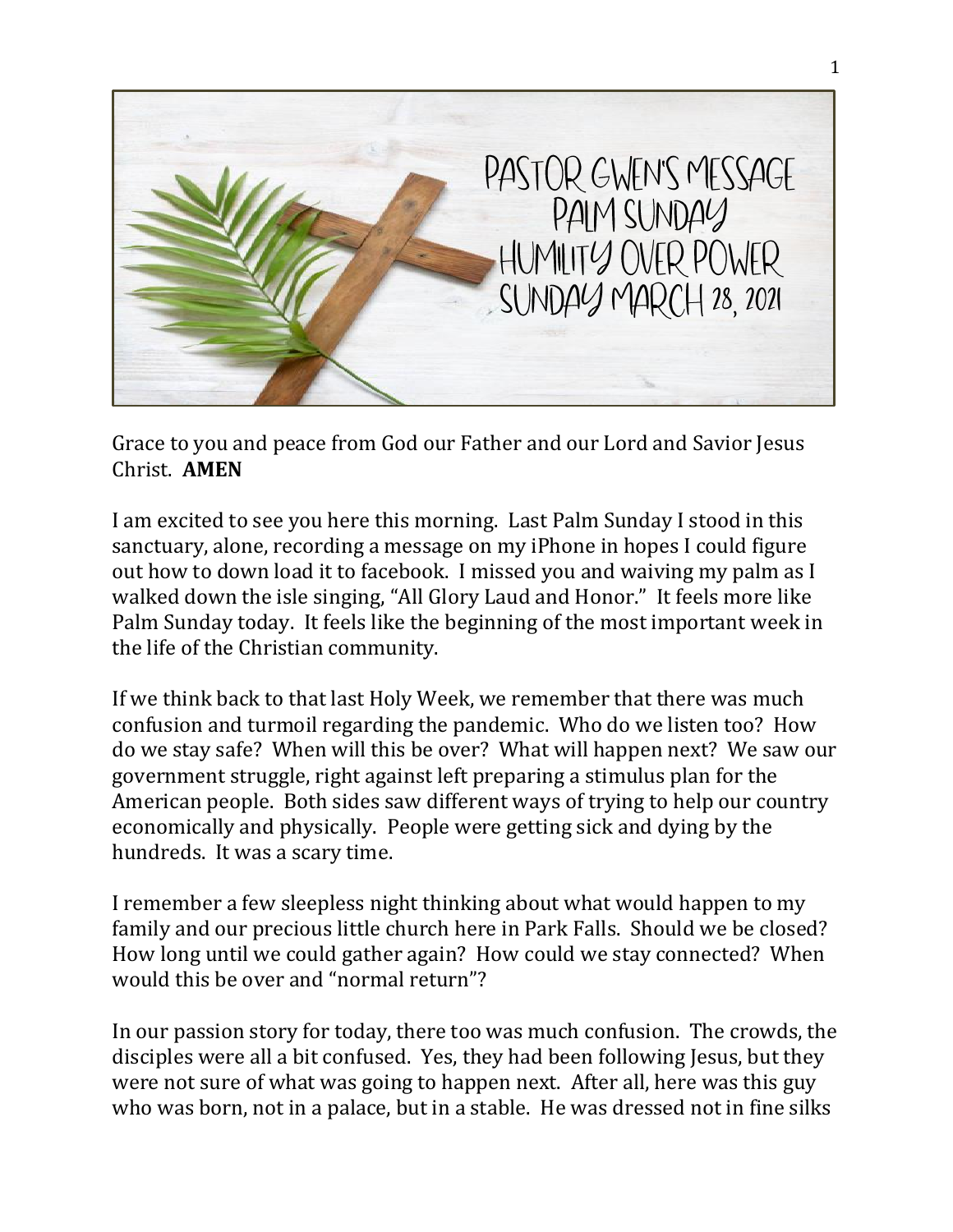and linens, but in swaddling clothes. He was attended not by princes and kings, but by lowly shepherds.

And now, as the Son of God enters Jerusalem, the Holy City, He is accompanied, not by soldiers and servants, but by a rag tag bunch of men, the disciples. We see him riding not on a great white stallion, but on a donkey. As some lay palm branches and cloaks on the road to honor him, others are confused as to who this man really is. His humble procession was a statement that said that the Almighty God works in a different way, a way that the Jews were certainly unaccustomed too. And so they were confused. What sort of God would choose humility over power?

And during our Holy Week we see it clearly again and again. Jesus will move through the week, doing his Godly work of cleansing the temple, denouncing the rich and powerful, teaching his followers, lamenting over the Holy City, sharing a last meal with his disciples and then praying in the garden. All these actions of the Son of God will be curtailed as Jesus is arrested, mocked, beaten and put to death on a cross, like a common criminal.

So what are the people to think of this all? No wonder they are confused. This is not the way the Savior was supposed to be, was it? It certainly is not the way the people of Jesus' day thought God would send a Savior among them. And yet, this is the way God chose to do it. Humility instead of power. And God is God. Folks, He is in charge after all.

I know that if we had been the ones to create a scenario in which a Savior would come to earth it probably would have been much different. Maybe Jesus would have just come down out of the clouds. Maybe a lightening bolt would bring him to earth. Maybe Jesus would just have killed all those who did not believe. Maybe all the infidels would have died in the Red Sea with the Egyptians. Maybe Jesus would sit all day long on a high and mighty throne. But none of those things happened.

Instead Jesus came to us humble, born in a stable. When it was His time some thirty years later, He came riding into Jerusalem in a donkey. For God's ways are not our ways. Nothing more clearly demonstrates that then Palm Sunday and Good Friday. God's ways are not always easy to understand and comprehend. But know that God has a vision for His world and Palm Sunday,